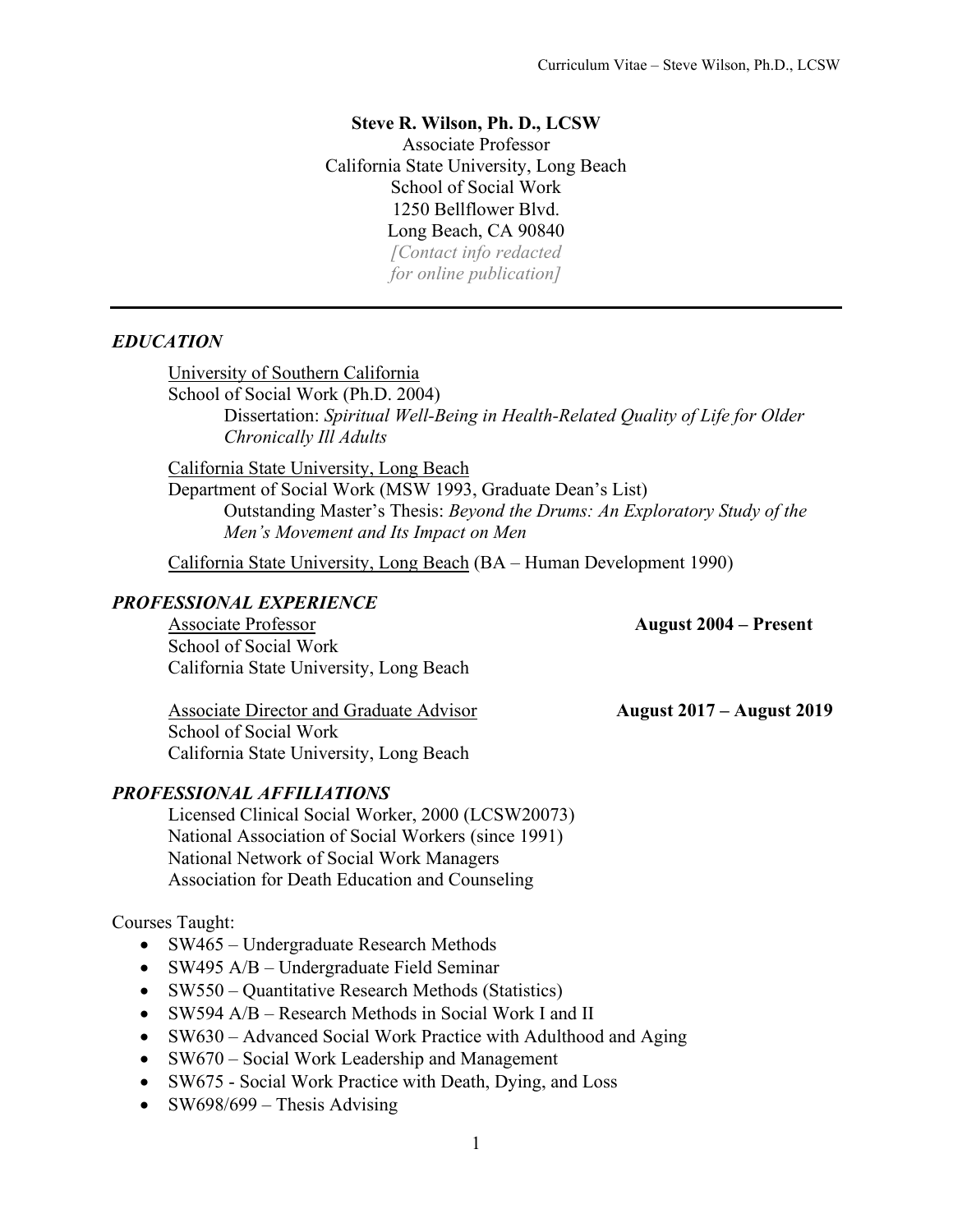Lecturer (part-time) **September 1993 – June 2004** California State University, Long Beach – Departments of Social Work and Human Development

- Quantitative Research Methods in Social Work (SW 550): Instruct students on statistical procedures through SPSS for Windows in preparation for the data analysis required for the master's thesis. Additional course goals include: to gain skills necessary to employ computers and software programs in more effectively facilitate social work practice, research and policy making.
- Research Methods in Social Work Practice (SW 594): Provide instruction on research methodology, including conceptualization of research problems, literature review, research design, sampling, measurement, data collection and data analysis.
- Thesis Advising (SW 698/699): Provide guidance and advising on student thesis research projects from conceptualization to implementation to the writing up of findings.
- Research Methods in Social Work (SW 465): Provide instruction on introductory course research methods in social work with an emphasis on the evaluation of social work interventions and agency programs.
- Seminar and Practicum (HDEV 470): (1997 present) Facilitate classroom discussion and activities related to students' field practice in social service, education, or allied settings.
- Interpersonal Skills (HDEV 364): (1997 2000) Through didactic and experiential learning approaches, to instruct students on the principles of interpersonal skills necessary in human relations. Course includes a presentation of theory and research applicable to processes in interpersonal functioning.

Lecturer (part-time) January 2000 - 2009

School of Social Work, University of Southern California

• Social Work Research Methods (SW 562): Introduction to research methodology, including conceptualization of research problems, literature review, research design, sampling, measurement, data collection and analysis.

Project Manager May 2001 – August 2003

Social Science Research Institute, University of Southern California Supervise a staff of six undergraduate student research assistants for the USC / LA County Probation Evaluation project. The overarching goal of this project is to examine juvenile offenders' outcomes as a result of court-ordered probation. Primary responsibilities include the recording of data from juvenile court files

regarding their personal, criminal, academic and social activities during the probation period, and then later quantifying this information for statistical data analysis. Additionally, I coordinate the students' visits to the ten juvenile courts throughout the county for examination of court records.

Graduate Student Assistant August 1997 – July 1999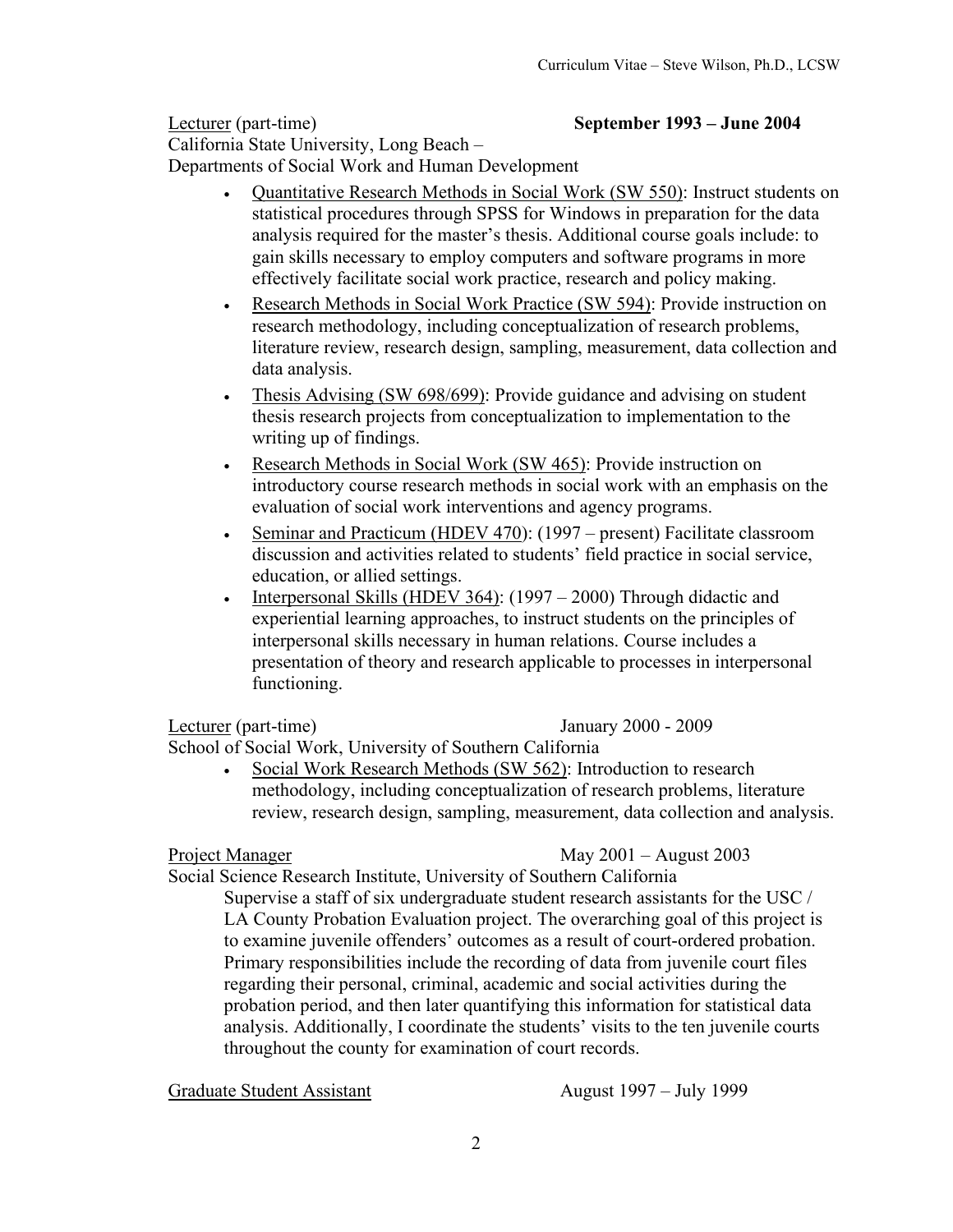School of Social Work, University of Southern California

Worked with several faculty members to assist in research design, data collection and/or data analysis on several projects including:

*Correlates of Depression in Older Disabled Latinos;* and *Family Care Providers of persons Aging with a Disability*

Research Assistant August 1999 – present

Partners in Care Foundation (formerly VNA Foundation)

101 S First Street #407, Burbank CA 91502

As part of the Partners in Care research team, assist in needs assessment research on grant proposals relating to bereavement interventions for the Hispanic community. Develop and validate instruments and procedures for program development.

Research Assistant January 1997 – July 1997

Kellogg Interdisciplinary Training Project

Child Welfare Training Centre, California State University, Long Beach

Assisted in recruiting candidates for an interdisciplinary training and community development project focusing on collaboration and community empowerment. Computerized data analysis using SPSS.

Hospice Social Worker April 1994 – December 1996

VITAS Healthcare Corporation of California

333 S Anita Drive, Orange CA 92688

Provided counseling to patients and their families on the psychosocial issues surrounding death, dying and bereavement. As an advocate for patients, mobilized personal, social and community resources as needed for improved quality of life. Provided education to Care Center staff on hospice-related topics such as the stages of death and dying, completion of advanced directives, living wills, and emotional care of the terminally-ill patient. Provided on-going bereavement support to families to facilitate normal grief resolution.

Psychiatric Social Worker July 1993 – April 1994

La Casa Mental Health Center

11400 Norwalk Blvd, Norwalk CA 90651

As team leader for multi-disciplinary treatment team, key responsibilities included providing case management, group therapy, and individual counseling to patients and their families. Prepared psychosocial assessments and conferred with the patient's psychiatrist in DSM-IV diagnoses. Assisted in discharge planning obtaining satisfactory home and community resources for the patient providing appropriate linkages as needed.

## *PUBLICATIONS*

Wilson, S. & Rice, S. (2016) Group Work with Older Adults. In G. Greif & P. Ephross (Eds). *Group Work with Populations at Risk – 4th Edition.* NY: Oxford Press.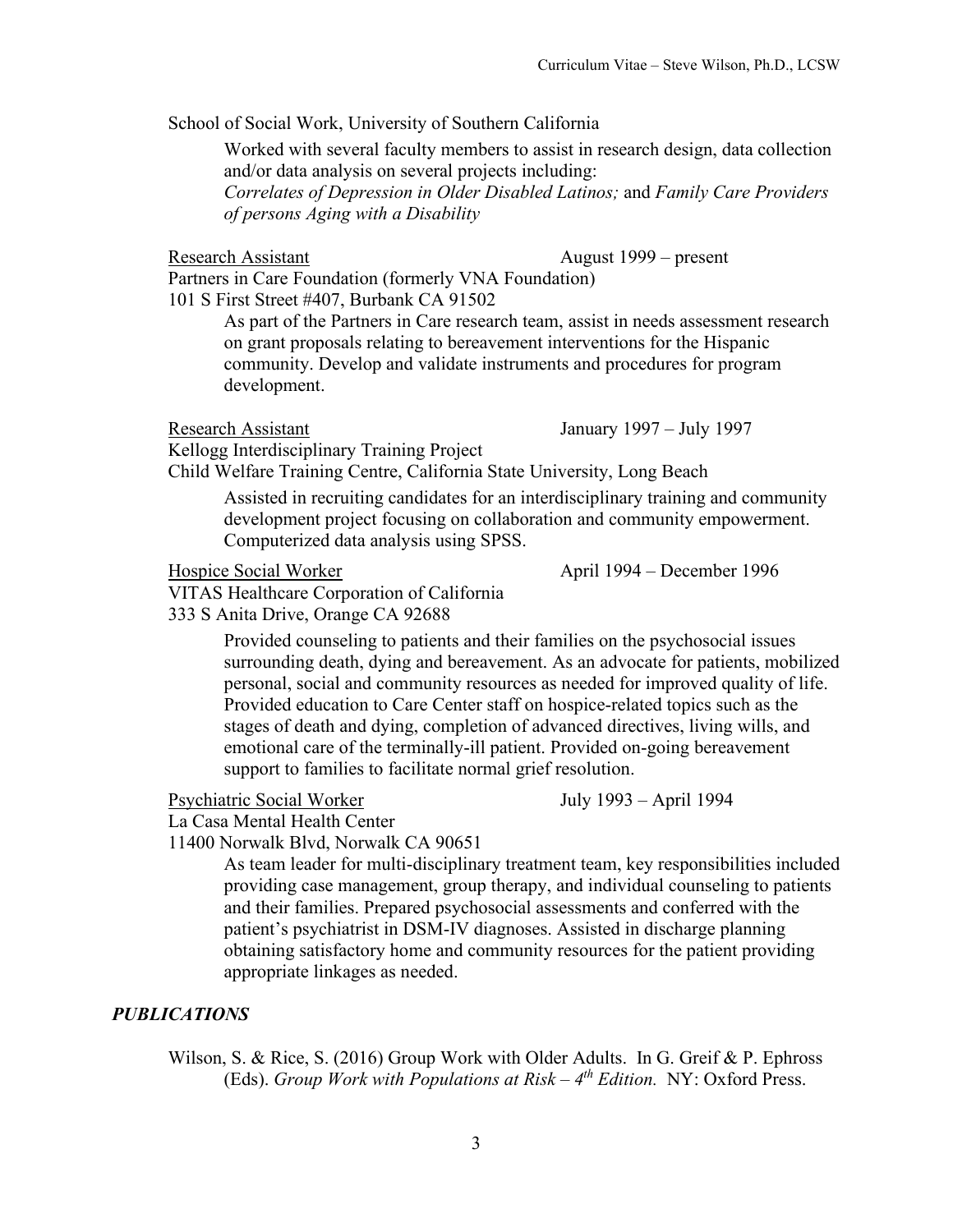- Wilson, S. & Rice, S. (2011) Group Work with Older Adults. In G. Greif & P. Ephross (Eds). *Group Work with Populations at Risk – 3rd. Edition.* NY: Oxford Press.
- Rivera, E., Wilson, S., & Jennings, L. (2011) Long Term Care and Life Planning Preferences for Older Gays and Lesbians. *Journal of Ethnographic and Qualitative Research, 5,* 157-170.
- Wilson, S., & Lau, B. (2011) Preparing Tomorrow's Social Work Leaders and Administrators: Evaluating A Course In Social Work Management. *Social Work Administration, 35*(3), 324-342.
- Wilson, S. (Guest Editor) (2008). No Map for the Journey: Social Work Professionals Reflect on End-of-Life Caregiving [Special Issue]. *Reflections: Narratives of Professional Helping*, *14*(3).
- Wilson, S. (2008). Introduction to the Special Edition: No Map for the Journey. *Reflections: Narratives of Professional Helping*. 14(3), 3-4.
- Wilson, S. (2008). Lessons from My Father: My Mother's End-of-Life Caregiver. *Reflections: Narratives of Professional Helping*. 14(3), 68-73.
- Alves, L. & Wilson, S. (2008). The Effects of Loneliness on Telemarketing Fraud Vulnerability among Older Adults. *Journal of Elder Abuse and Neglect, 20*(1).
- Wilson, S. (2006). The validation of the Texas Revised Inventory of Grief on an older Latino sample. *Journal of Social Work in End-of-Life & Palliative Care 2*(4), 33- 60.
- Mor Barak, M. and Wilson, S. (2005). "Labor Force Participation of Older Adults: Benefits, Barriers, and Social Work Interventions" in L. Kay (ed.) *Perspectives on Productive Aging: Social Work for the New Aged*. NY: NASW.
- Aranda, M., Lee, P., and Wilson, S. (2002). Correlates of depression in older Latinos. *Home Health Care Services Quarterly*. *20*(1): 1-20.
- Wilson, S. and E. Mankowski. (2000). Beyond the Drum: An Exploratory Study of Group Processes in a Mythopoetic Men's Group, in E. Barton (ed.) Mythopoetic Perspectives of Men's Healing Work.
- Wilson, S. (2001). Review: Let's Get this Straight: A Gay and Lesbian Affirming Approach to Child Welfare in Journal of Gay and Lesbian Social Services. 13(3): 99-102.
- Wilson, S. (2000). Review: Not Just a Passing Phase in Journal of Gay and Lesbian Social Services. 11(1): 105-108.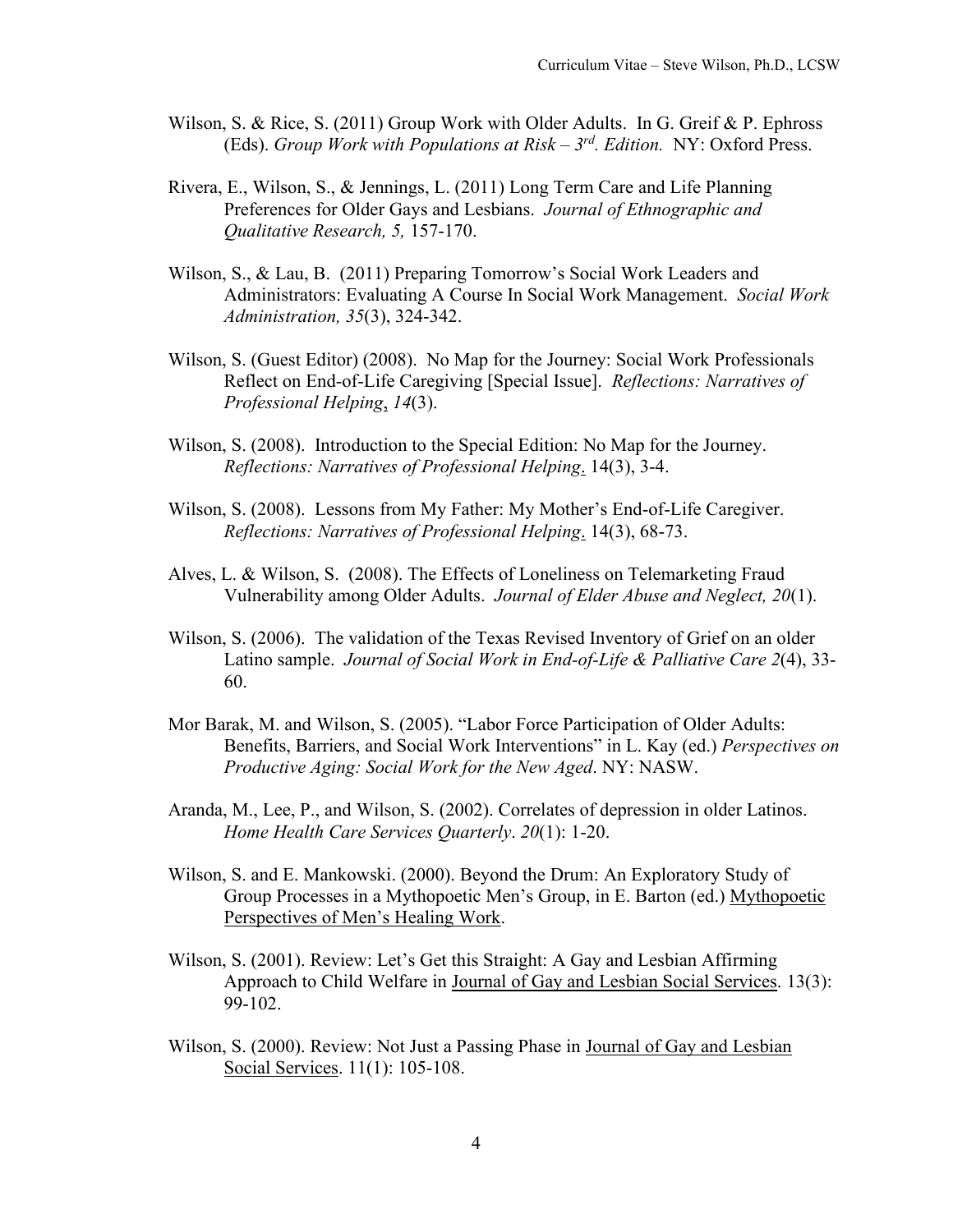Wilson, S. (1999). Review: Sexual Ecology – AIDS and the Destiny of Gay Men in Journal of Gay and Lesbian Social Services. 9(4): 119-123.

## *GRANT PROJECT REPORTS*

- Moon, A., Wilson, S., Takahashi, N., Damron-Rodriguez, J., & Goodman, C. (2008) CalSWEC Aging Initiative Labor Force Survey I: Public Services for Older Adults. See the full 62-page report available at: <http://calswec.berkeley.edu/CalSWEC/indexAge.html>
- Moon, A., Wilson, S., Takahashi, N., Damron-Rodriguez, J., & Goodman, C. (2008) CalSWEC Aging Initiative Labor Force Survey II: Community Based Services for Older Adults. See the full 63-page report available at: <http://calswec.berkeley.edu/CalSWEC/indexAge.html>

## *AWARDS*

California State University, Long Beach Distinguished Faculty Teaching Award, 2012.

- California State University, Long Beach Research, Scholarly, and Creative Activity Award: *Perceptions of Hospice IDT Collaboration and Team Decision-Making.*
- CSULB Department of Social Work Program for the Promotion of Research and Scholarship Award – 2009 (3-units assigned time and Graduate Research Assistant for Spring Semester 2009)
- California State University, Long Beach Scholarly and Creative Activities Award, 2008: *CalSWEC Aging Service Labor Force Survey.*
- California State University, Long Beach Scholarly and Creative Activities Award, 2006: *Predictors of Caregiver Stress and Depression: A Cross Cultural Examination of the Stress Process Model.*
- California State University, Long Beach Scholarly and Creative Activities Award, 2005: *An Exploratory Study of Older Prisoners in California.*
- Gerontological Society of America Pre-Dissertation Student Research Award. 2002. Award Recognition for research paper*: The Validation of the Texas Revised Inventory of Grief on an Older Latino Sample.* Received at the GSA annual conference in Boston November 2002.
- CSULB College of Health and Human Services Faculty Council: 2004 2005 Outstanding Faculty Advisor for Associated Students of Social Work

## *CONFERENCE PRESENTATIONS (Refereed)*

Wilson, S., Goebel, J. (2018). Learning From Each Other: Palliative Care Inter-Professional Education with High Fidelity Simulation. Research presentation at the Social Work Hospice and Palliative Care Network General Assembly, Boston MA. March, 2018.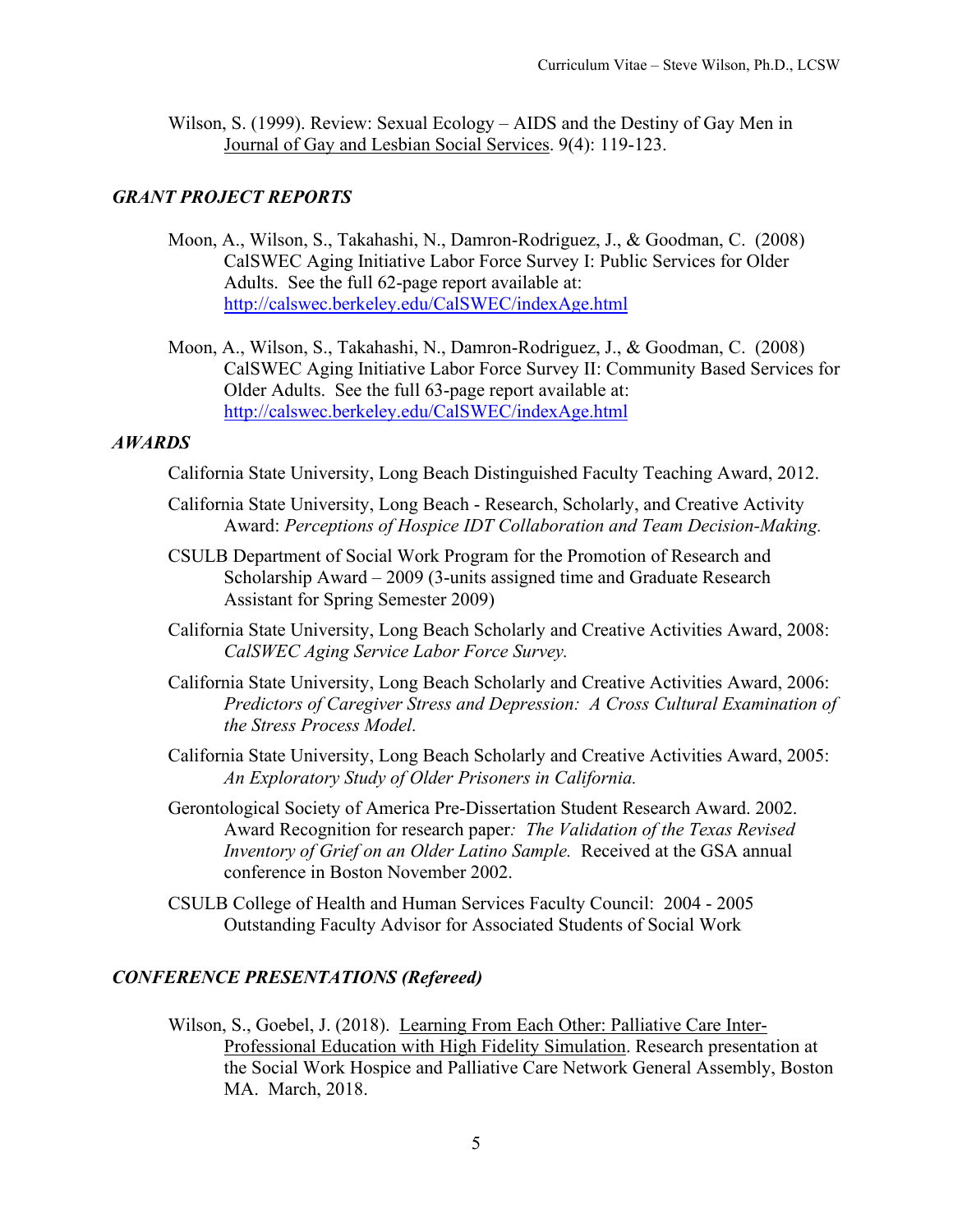- Wilson, S., McCuan, E. (2015). Educating Future Social Workers in Palliative and Endof-Life Care. Symposium presentation at the CSU Institute of Palliative Care Symposium, San Marcos, CA. October, 2015.
- Wilson, S., Enguidanos, S., McCuan, E. (2014). Innovative Methods in Educating Future Providers, Administrators, and Researchers in End-of-Life Care. Symposium presentation at the Social Work Hospice and Palliative Care Network General Assembly, San Diego, CA. March, 2014.
- Wilson, S., McCuan, E. (2011). Ethical Decision-Making for Hospice Social Workers Conference presentation at the National Hospice and Palliative Care Organization's 12th Clinical Team Conference, San Diego, CA. October, 2011.
- Wilson, S. & Jennings, L. (2010). Approaches to Social Work Ethical Decision-Making in Hospice Care. Workshop presented at the California Hospice and Palliative Care Association Annual Conference Meetings, Las Vegas, NV. October 2010.
- Wilson, S. (2010). Spiritual Health in Health-Related Quality of Life for Older, Chronically-Ill Adults. Workshop and paper presented at First Southern California Regional Conference on Spirituality and Social Work, Los Angeles, CA. January 2010.
- Wilson, S. & Pasztor, E. (2009). Inspiring Tomorrow's Administrators and Supervisors: A Leadership Skills Workshop. Workshop and paper presented at Council on Social Work Education's 55th Annual Program Meeting, San Antonio, TX. November 2009.
- Moon, A., Wilson, S., & Damron-Rodriguez, J. Social Work Educational Background of California Pubic Aging Service Staff. (2009). Poster presented at the Council on Social Work Education's 54th Annual Program Meeting, San Antonio, TX. November 2009.
- Wilson, S. & Schrage, J. (2008). Preparing Tomorrow's Leaders and Administrators. Paper presented at the Council on Social Work Education's 54th Annual Program Meeting, Philadelphia, PA. October 2008.
- Wilson, S., Schrage, J. Building a Leadership Environment: A Tool for Teaching Management and Leadership. (2007). Presentation to the CSWE Leadership Seminars. February 10-11, 2007.
- Wilson, S. & Mandayam, G. (2007). Understanding Burden and Depression among Latino Caregivers in California: An Examination of Cultural Factors Impacting Family Caregivers of the Elderly. Paper presented at the 11th Annual Conference of the Society for Social Work and Research, San Francisco, CA. February, 2007.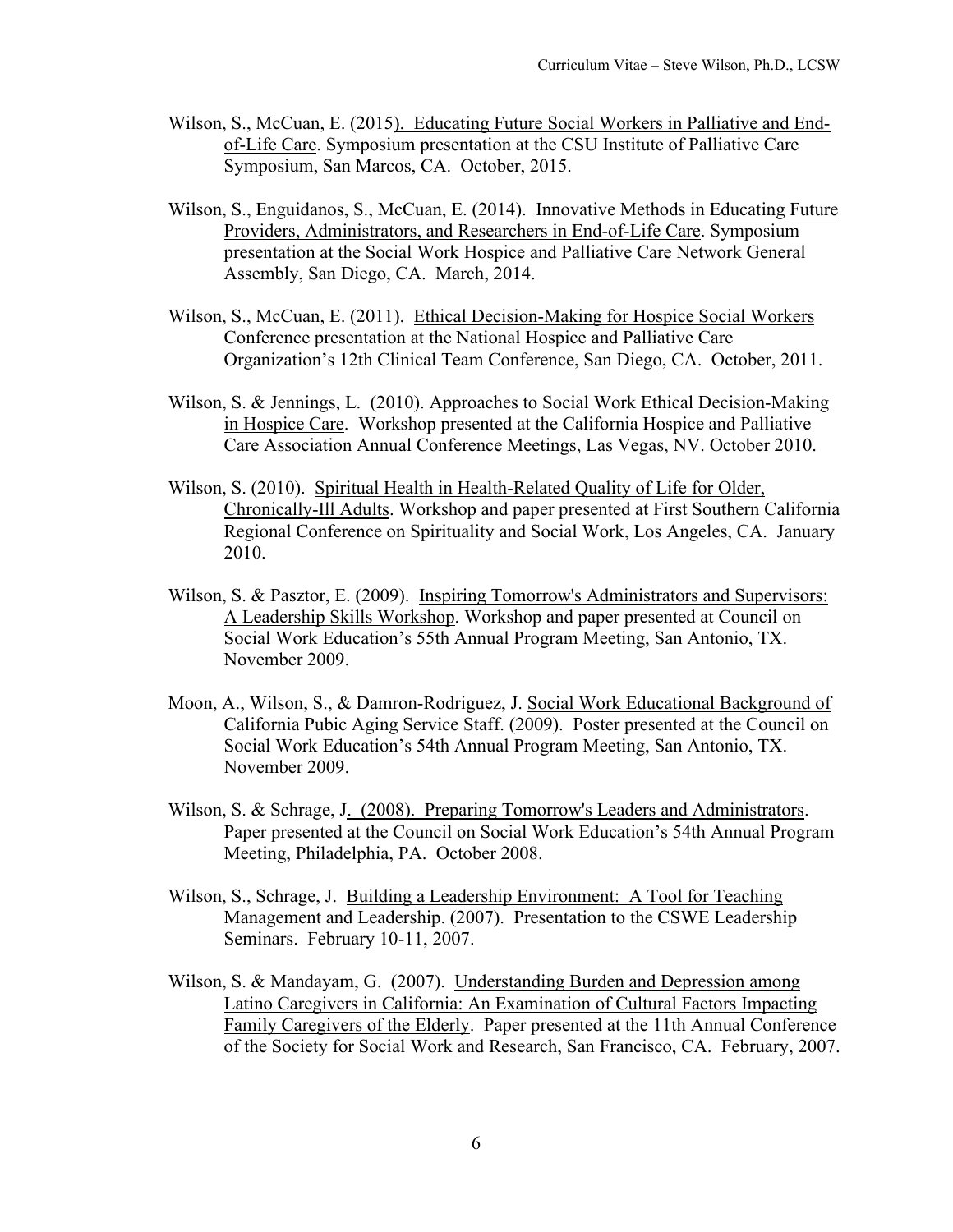- Wilson, S. (2005). The Measurement of Spiritual Health of Older Chronically Ill Adults. Paper to be presented at the 27th Annual Conference of the Association of Death Education and Counseling, Albuquerque, NM, April 2005.
- Wilson, S. Spiritual Well-Being in Health-Related Quality of Life for Older Chronically-Ill Adults. Poster presented at the National Gerontological Social Work Conference at the Council on Social Work Education Annual Program Meetings, New York, NY, March 2005.
- Wilson, S. Enriching the Role of Social Work in Hospice Care. Paper presented at the National Gerontological Social Work Conference at the Council on Social Work Education Annual Program Meetings, Anaheim, CA, March 2004.
- Wilson, S. The Cross-Cultural Measurement of Grief. Paper presented at the Council on Social Work Education Annual Program Meetings, Atlanta GA. February 27- March 2 2003.
- Wilson, S. The Validation of a Grief Instrument on an Older Latino Sample. Paper presented at the Society for Social Work and Research Annual Conference, Washington DC. 16-19 January 2003.
- Wilson, S. The Validation of the Texas Revised Inventory of Grief on an Older Latino Sample. Paper presented at the Gerontological Society of America Annual Conference, Boston, MA, November 2002.
- Aranda, M. & Wilson S. Correlates of Depression in Older Latinos in Primary Care. Paper presented at the Society for Social Work and Research Annual Conference, Atlanta GA, January 2001.

## *CONFERENCE PRESENTATIONS (non-refereed)*

- Goebel, J., & Wilson, S. (2017) High Fidelity Simulation in Interprofessional Education to Improve Palliative Care. Symposium presentation at the CSU Institute of Palliative Care Symposium, San Marcos, CA. October, 2017.
- Wilson, S. (2016) Caring from a Distance Presentation to students and faculty members as part of the CSU Institute of Palliative Care – CSULB Unit Initiative. March, 2016.
- Wilson, S. (2015) Caring from a Distance Presentation to students, faculty, and community members for the CSU Institute of Palliative Care – CSULB Unit Initiative. October, 2015.
- Wilson, S. (2011 2015) Aging and Long-Term Care Workshop. Each Spring, I present a 10-hour continuing education course for students, faculty, and community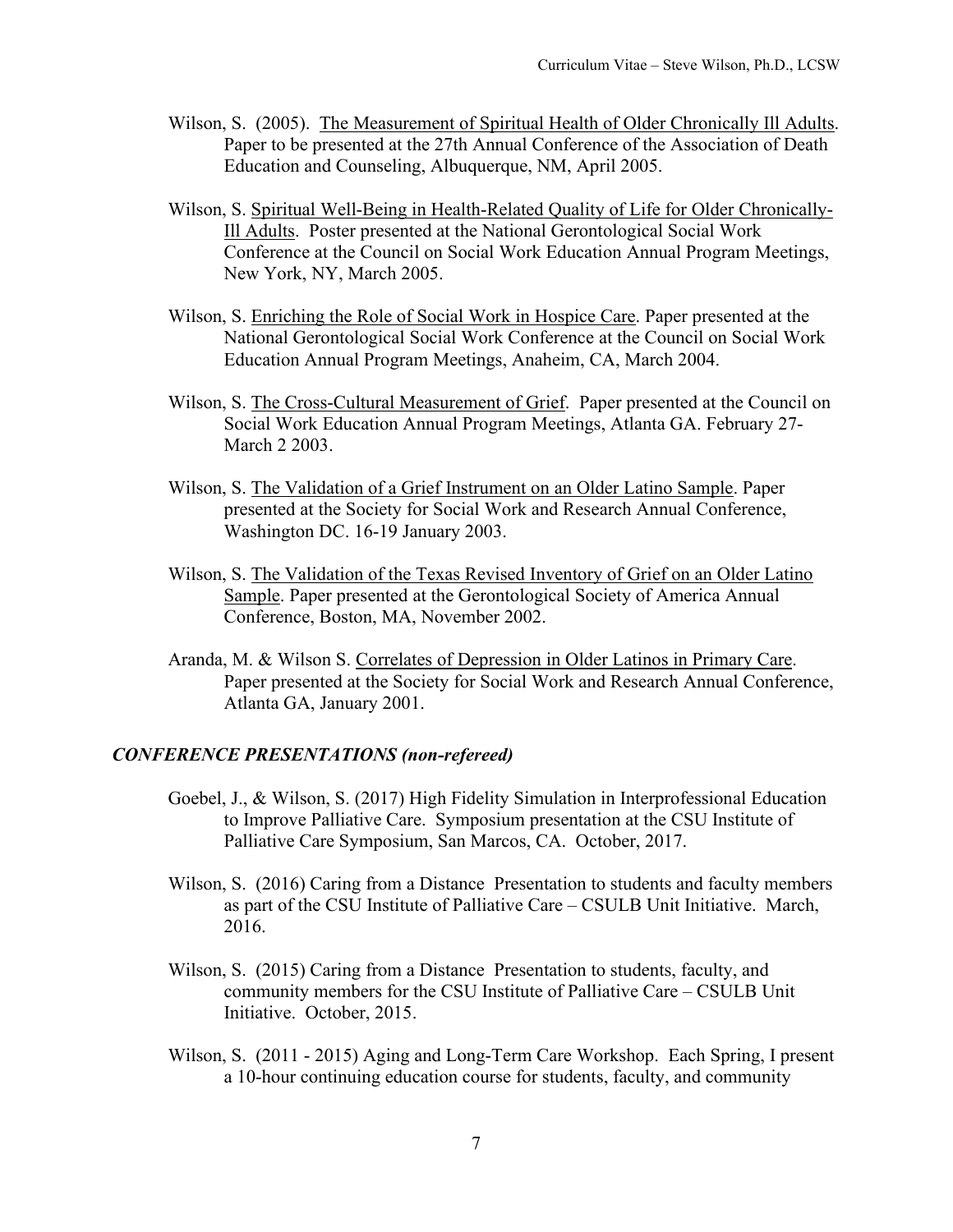members as part of the CSULB School of Social Work Professional Licensing Continuing Education Program.

- Wilson, S., Insley, L. (2012) Social Work Approaches in End-of-Life Care. Conference presentation at the NASW California Annual Conference, Irvine, CA. October, 2012.
- Wilson, S., McCuan, E. (2011) Death, Dying, and Loss: Social Worker Approaches in End-of-Life Care. Conference presentation at the NASW California Annual Conference, San Francisco, CA. October, 2011.
- Wilson, S. & McCuan, E. (2010). Death, Dying, and Loss: Social Work Approaches in End-of-Life Care. Workshop presented at the National Association of Social Workers, California Conference Meetings, Los Angeles, CA. October 2010.
- Wilson, S. Down the Road: Preparing Social Work's Future Leaders Invited presentation to the Long Beach Unit of the National Association of Social Workers In Collaboration with the Social Work Chapter of the CSULB Alumni Association. February 2008.
- Wilson, S. & Moon, A. CalSWEC Labor Force Study Findings from Public Agencies (APS & IHSS) Invited presentation to the CalSWEC Aging Initiative, Sacramento, CA , September 2008.
- Wilson, S. & Moon, A. Labor Force Study Findings from Private Agencies (AAA & ADHC). Invited presentation to the California Association of Area Agencies on Aging (C4A) Annual Meeting and Allied Conference, Los Angeles, CA. November 2008.
- Wilson, S. & Moon, A. Labor Force Study Findings from Public Agencies (APS & IHSS). Invited presentation to the Older Adult Systems of Care Committee of the California Mental Health Planning Council, Ontario, CA. January 2009.
- Wilson, S. Social Work Challenges in Geriatric Health Care for the Terminally Ill. Invited presentation made to the International Institute of Social Work In Management Leadership For Gerontological Health Counselor, Social Worker, Family Counselor, & Rehabilitation Counselor of the Developmentally Disabled. July 10, 2006
- Wilson, S. Bereavement and Social Work Practice. Invited pesentation to the Long Beach Unit of the National Association of Social Workers in Collaboration with the Social Work Chapter of the CSULB Alumni Association. April 18, 2006.
- Wilson, S. Spirituality in Older Adulthood: The Use of Frankl's Existential Philosophy for Meaning Making in Later Life. Guest presentation to the CSULB Department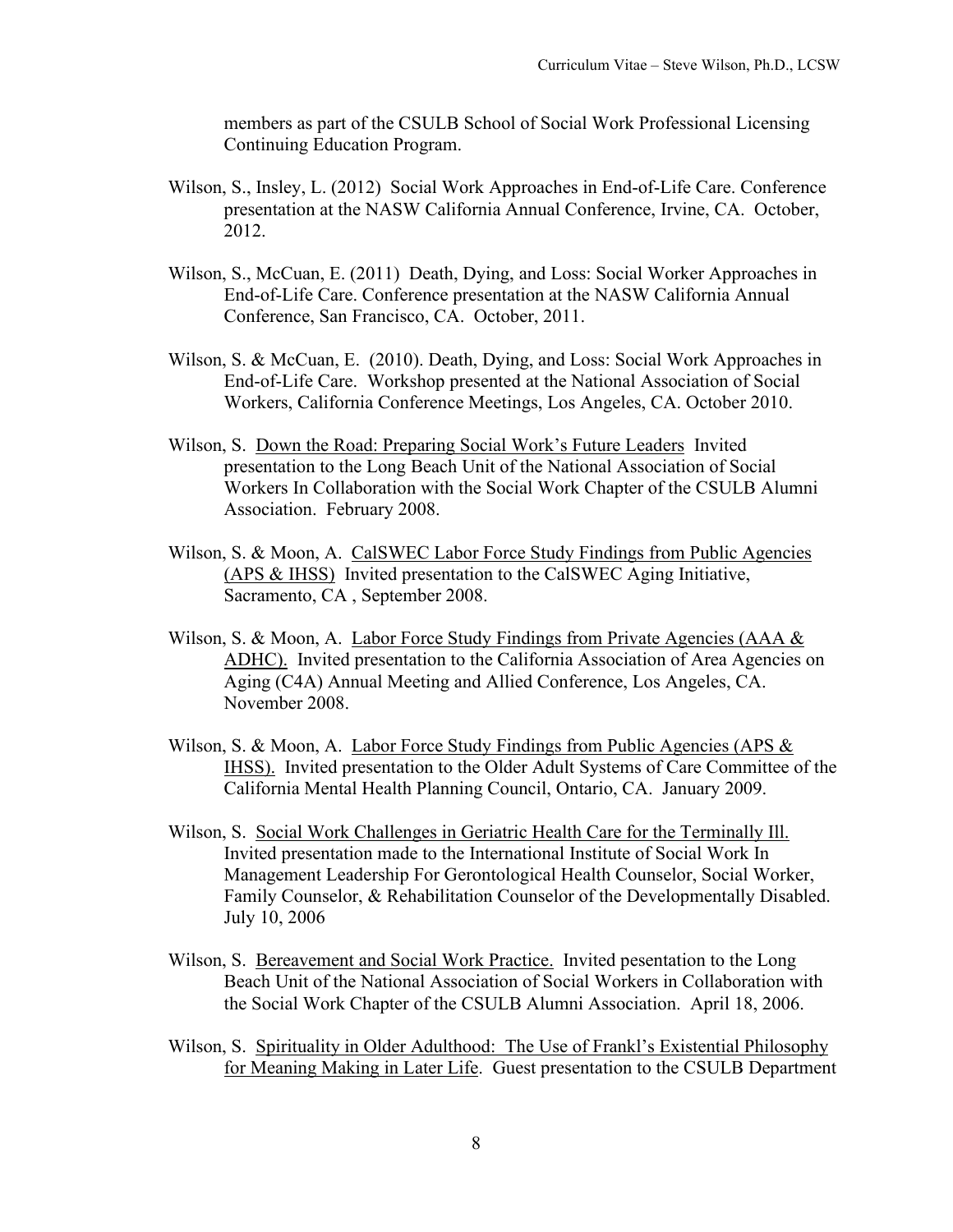of Social Work faculty and students. Brown Bag Workshop Presentation, April 2005.

Wilson, S. Health Care Needs of Older Prisoners and Health Care Delivery in the California Department of Corrections. Invited presentation made to Health Policy Courses, USC School of Social Work, April, 2005.

#### *GRANTS*

June Simmons and Steve Wilson (co-principal investigators) (2002). Los Angeles County Area Agency on Aging Title III-E Family Caregiver Support Services: Caregiver Assessment Instrument Development Project.

This project entailed working individually and collectively with a twenty-member *EduCare* Consortium to develop a comprehensive caregiver assessment instrument to gather uniform caregiver assessment data for care planning and future funding opportunities.

## *SPECIAL PROJECTS AND GRANTS*

## **CalSWEC II Aging Initiative: California Labor Force Study of Geriatric Social Workers (2006-2008)**

Working with a team of researchers from CSULB and UCLA, I was one of the project managers on a 2-year comprehensive study funded by the Archstone Foundation (Catherine Goodman and JoAnn Damron-Rodriguez, Principle Investigators). The goals of this project were to examine the projected growth, turnover, and staffing needs of public and private employers of agencies throughout California that serve older adults. This study concluded in December 2008. The study produced two major reports examining labor force needs for (1) public social service agencies (i.e., APS and IHSS) and (2) community-based organizations (i.e., ADHC and AAA along with their subcontracting agencies). The full 60-page reports may be viewed and downloaded at the CalSWEC Aging website:

<http://calswec.berkeley.edu/CalSWEC/indexAge.html>

#### **Long Beach Park Pacific Towers Project (2008)**

Working with the Associate Dean of Research in the College of Health and Human Services (Gail Farmer, Ph.D), developed a proposal for a potential social work placement at Park Pacific Towers in Long Beach for interdisciplinary service delivery to medially frail older adults. This proposal is for up to \$43,145 for our one-year involvement with the project whereby the department of social work would provide one faculty field instructor and a total of four students (two graduate students and two undergraduate seniors) to work in this interdisciplinary environment. Through social work leadership, we would provide expertise in geriatric case management and mental health care for the residents at Park Pacific Towers in Downtown Long Beach.

## **Evaluation Consultant for Partners in Care Foundation (2005 – present)**

*Beach Cities Health District Program Evaluation*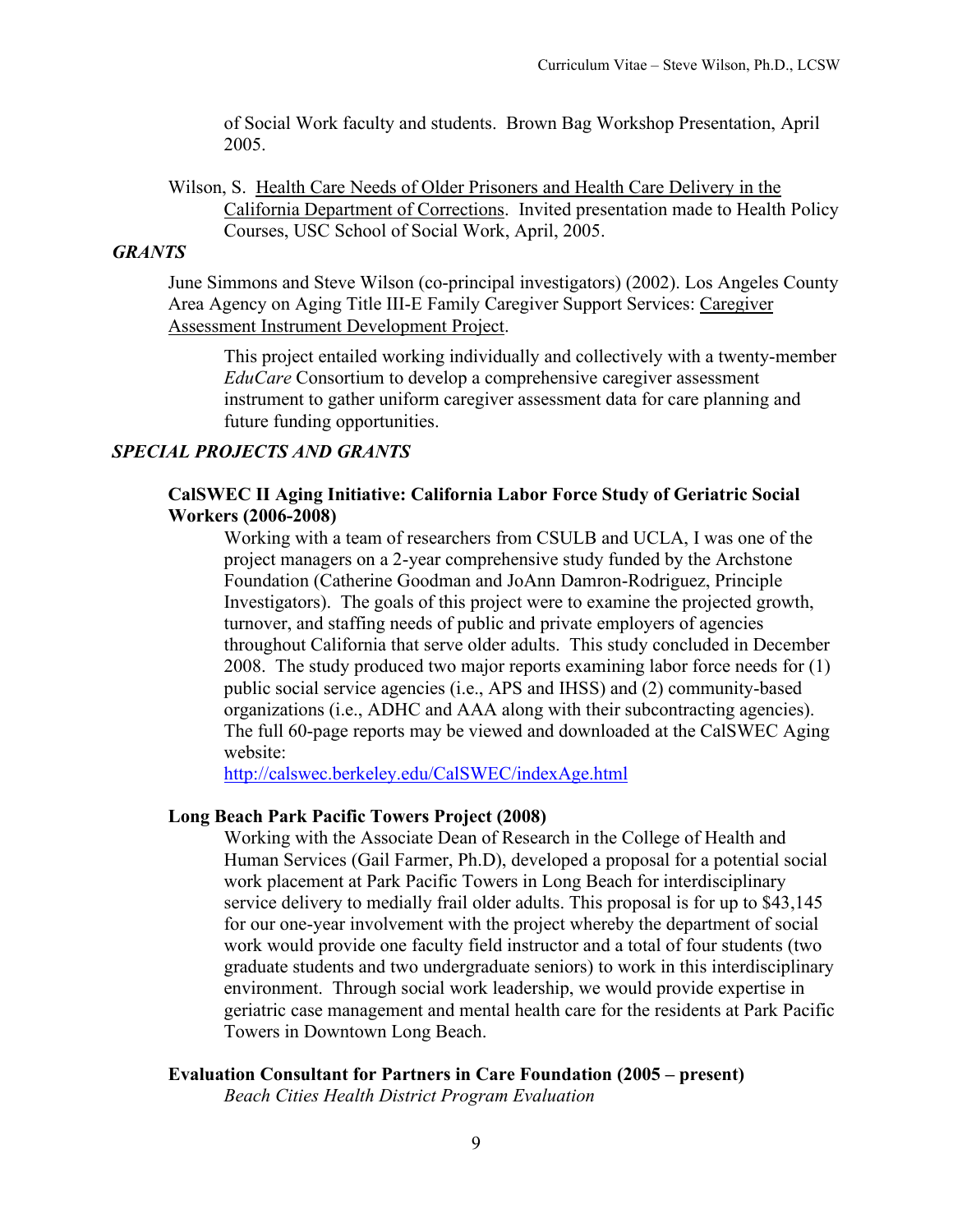Participated as an evaluator of the Beach Cities Health District (BCHD) volunteer program. The goal of this evaluation was to health BCHD provide better utilization of volunteer services for the frail elderly through out the South Bay area. Qualitative interviews with key BCHD informants and volunteers were conducted, transcribed and analyzed, with recommendations provided for increased efficiency and service delivery.

## **Master's Advanced Curriculum (MAC) Project - Gero Innovations Grant (2007)**

In collaboration with Dr. Nancy Meyer-Adams, I submitted a grant proposal in 2007 to address the gap in social work education by seeking to increase gerontological competencies of students in advanced MSW curricula in the area of mental health using the recovery model. Unfortunately, this proposal was not funded in the competitive review process. Dr. Meyer-Adams and I plan to revise and resubmit this proposal during the next round of funding opportunities for this type of project.

### **Department of Mental Health Older Adult Certificate Training Program (2007)**

In response to a Request for Proposal from Los Angeles County Dept. of Mental Health in 2007, Dr. Molly Ranney and I prepared a proposal for a comprehensive 100 hour training curriculum to address the unique developmental, physical, social and emotional needs of older adults. The goal of this program was to enable clinicians (i.e., Registered Nurses, Social Workers, Marriage and Family Therapists, and Clinical Psychologists) to appropriately evaluate, assess, diagnose and treat the serious mental health disorders found in older adults. In June 2007, we learned that this program was not awarded to CSULB. However, Dr. Ranney and I plan to utilize the materials developed for another grant opportunity that can utilize our expertise in this area.

## **Toward a Better Understanding of Elder Mistreatment in Community Settings (National Institute of Aging, R21 Grant, Principle Investigator: Kathleen Wilber Ph.D., USC School of Gerontology) (2006)**

The purpose of the proposed proposal was to inform the National Institute on Aging of the feasibility and issues involved in conducting a national incidence or prevalence study of elder mistreatment. The study will focus on communityresiding elders to examine approaches to detecting and measuring mistreatment in five domains: physical assault, psychological aggression, sexual coercion, caregiver neglect, and financial exploitation.

My role in this grant was to help in the preparation of the grant for submission and was to also to serve as a research assistant on the project. I was to be conducting consumer focus groups and analyze findings accordingly. In addition, given my expertise in instrument development and design, I was asked to provide guidance and direction on the validation procedures of instrumentation to assess the effectiveness of the tools developed. In October 2008, due to severe economic conditions, the funding for this grant was substantially reduced causing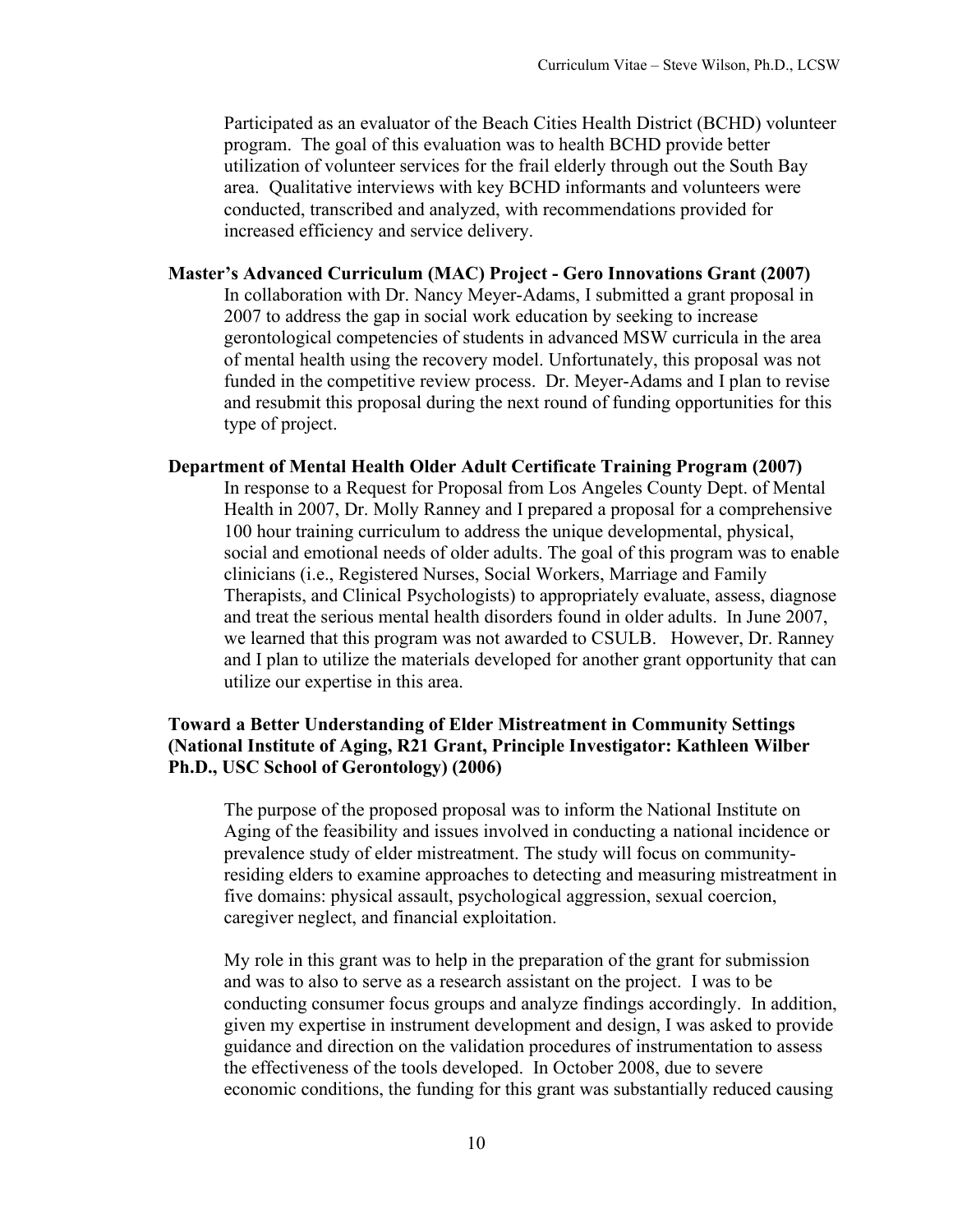the Principle Investigator to decrease the project budget resulting in a staffing reduction. The instrument validation portion of the grant was effectively eliminated. Further, while I had input into focus group development, the actual focus groups were conducted by USC interns.

### **Department Ad-Hoc Committee on Website Development (2008-present)**

Convened an ad-hoc committee to work with the College of Health and Human Services webmaster to revise and update the website for the school of social work. This was accomplished in early Spring 2008. As the leader of this committee, I'm particularly pleased with the speed and professionalism with which this committee worked in the development of this new web site for the department. Responsibilities included redesign of the department home page, faculty contact information, and faculty staff pages developed for each faculty member and unique pages and links pages for each of the social work program models. I currently serve as the departmental webmaster for the CSULB School of Social Work website.

## **Comprehensive Assessment of the Kaiser Permanente Tri-Central Service Area Continuing Care Dept. "Transitions" (2006)**

Provided assessment and evaluation of the TriCentral Service Area Continuing Care Department. Specifically, this assessment will focus on improving the communication and continuity of care provided during transfer of patients between care settings and departments within Continuing Care, also known as care transitions. This evaluation is to provide a comprehensive assessment of patient transitions between continuing care departments and inpatient settings. Recommendations were provided to reduce duplication/overlap in documentation/assessment at transition, and improve patient outcomes (readmissions, inappropriate transfers, etc.), and improve communication systems between departments & knowledge of services.

#### **CSWE Geriatric Social Work Initiative-Program Modules (2002)**

Wrote three *GeroRich Modules* (Research Methods, Undergraduate Research Methods, Computers and Social Work) for inclusion of aging materials in the CSULB Department of Social Work research sequence curriculum.

#### *VOLUNTEER EXPERIENCE*

Editorial Review Board Member 2004 – Present Home Health Care Services Quarterly (Published by Haworth Press http://www.tandf.co.uk/journals/WHHC Editor: Maria Aranda, Ph.D., LCSW, Associate Professor Chair, Older Adult Subconcentration School of Social Work, University of Southern California Montgomery Ross Fisher, #214 Los Angeles, CA 90089-0411